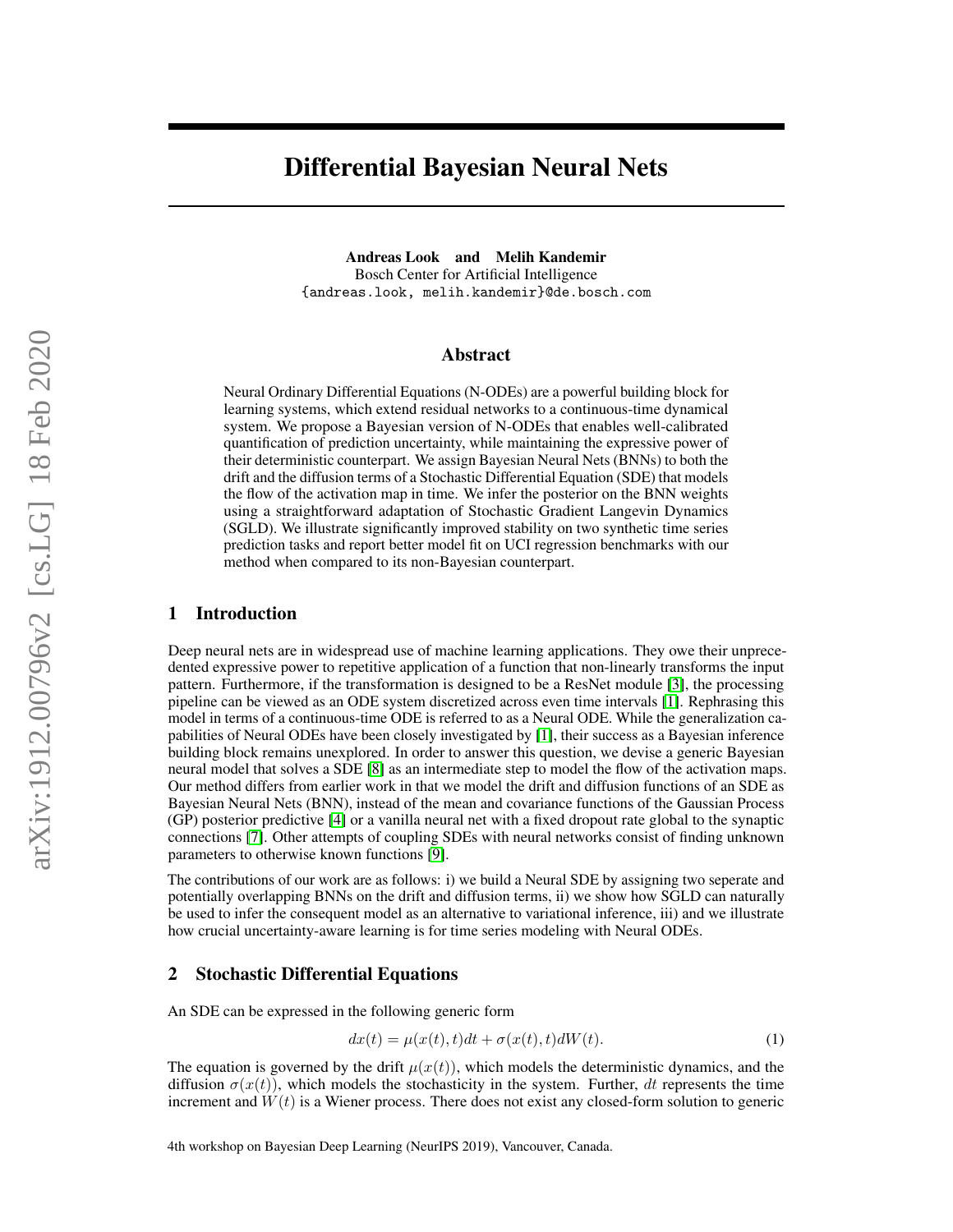SDEs, hence numerical approximation techniques are employed, possibly the most popular of which is the Euler-Maruyama discretization method, which suggests the following update rule

$$
x_{i+1} = x_i + \mu(x_i, t_i)\Delta t + \sigma(x_i, t_i)\Delta W,\tag{2}
$$

where  $\Delta W \sim \mathcal{N}(0, \Delta t)$ . The same approximation holds when the variable  $x_i$  is a vector  $x \in \mathbb{R}^D$ . In this case the diffusion term is a matrix-valued function of the input and time  $\sigma(x_i, t_i) \in \mathbb{R}^{D \times P}$ and corresponding  $\Delta W$  is modeled as P independent Wiener processes  $\Delta W \sim \mathcal{N}(0, \Delta t I_P)$ , where  $I_P$  is a P-dimensional identity matrix [\[8\]](#page-3-2).

#### 3 Differential Bayesian Neural Nets

Assume for brevity that we are given a supervised learning problem, i.e. we aim to find a mapping from inputs x to outputs y. We pose the below probabilistic model

$$
\theta_1, \theta_2 \sim p(\theta_1)p(\theta_2),
$$
 prior  
\n
$$
h(t) \sim p(h(t)|\theta_1, \theta_2),
$$
 DBNN  
\n
$$
y|h(T), x \sim p(y|h(T)).
$$
 s.t.  $h(0) \sim \delta_x$ . likelihood

The last step above is a likelihood suitable to the learning setup Dirac delta  $\delta_x$  evaluated on the input observation x and for some chosen T that represent the duration of the flow, namely the model capacity. The critical intermediate step of the model is the stochastic process on the continuoustime activation maps h(t), which we refer to as the *Differential Bayesian Neural Net (DBNN)*:

$$
p(h(t)|\theta_1, \theta_2) = \int m_{\theta_1}(h(t), t)dt + \int L_{\theta_2}(h(t), t)dB(t)
$$

, where  $\theta_1$  and  $\theta_2$  are the synaptic weights of BNNs  $m_{\theta_1}(\cdot) \in \mathbb{R}^D$  on the drift vector and  $\bar{L}_{\theta_2}(\cdot) \in \mathbb{R}^{D \times P}$  on the diffusion matrix, respectively, for some rank  $0 < P \le D$ . The distributions  $p(\theta_1)$  and  $p(\theta_2)$  are priors on the BNN weights, hence their properties are known or designable a-priori. The function  $B(t)$  is Brownian motion implied by a Wiener process  $W(t)$ with zero mean and unit covariance without loss of generality, and the related operation around  $L_{\theta_2}(h(t), t)$  is the Itô integral [\[8\]](#page-3-2). Note that these BNNs may have shared weights, i.e.  $\theta_1 \cap \theta_2 \neq \emptyset$ . The dynamics of the resultant stochastic process are given by the below stochastic differential equation

$$
dx(t) = m_{\theta_1}(x(t), t)dt + L_{\theta_2}(x(t), t)dW(t).
$$

The process  $p(h(t)|\theta_1, \theta_2)$  does not have a closed-form solution, sometimes does not even have an expressable density function, generalizeable to the neural net architecture. However, it is possible to take approximate samples from it by a discretization rule such as Euler-Maruyama. As a work-around, we first marginalize the stochastic process out of the likelihood by Monte Carlo integration

$$
p(y|\theta_1,\theta_2,x)=\int p(y|h(T),\theta_1,\theta_2,x)p(h(T)|x)dh(T)\approx \frac{1}{M}\sum_{m=1}^M p(y|\tilde{h}_m^T,\theta_1,\theta_2,x),
$$

where  $\tilde{h}_m^T$  is the Tth time point realization of the Euler-Maruyama draw m. This approximation appears in the literature as the simulated likelihood method [\[10\]](#page-3-6). Having integrated out the stochastic process, the rest is a plain approximate posterior inference problem on  $p(\theta_1, \theta_2 | x, y)$ . The sampledriven solution to the stochastic process  $h(T)$  integrates naturally into a Markov Chain Monte Carlo (MCMC) scheme. We choose Stochastic Gradient Langevin Dynamics (SGLD) [\[12\]](#page-3-7) with a block decay structure [\[6\]](#page-3-8) to benefit from the loss gradient. Our training scheme is detailed in Algorithm [1.](#page-2-0)



Figure 1: Illustration of our algorithm. First an input  $x$  is passed through the DBNN. The resulting distribution is then used to calculate  $y|h(T)$ .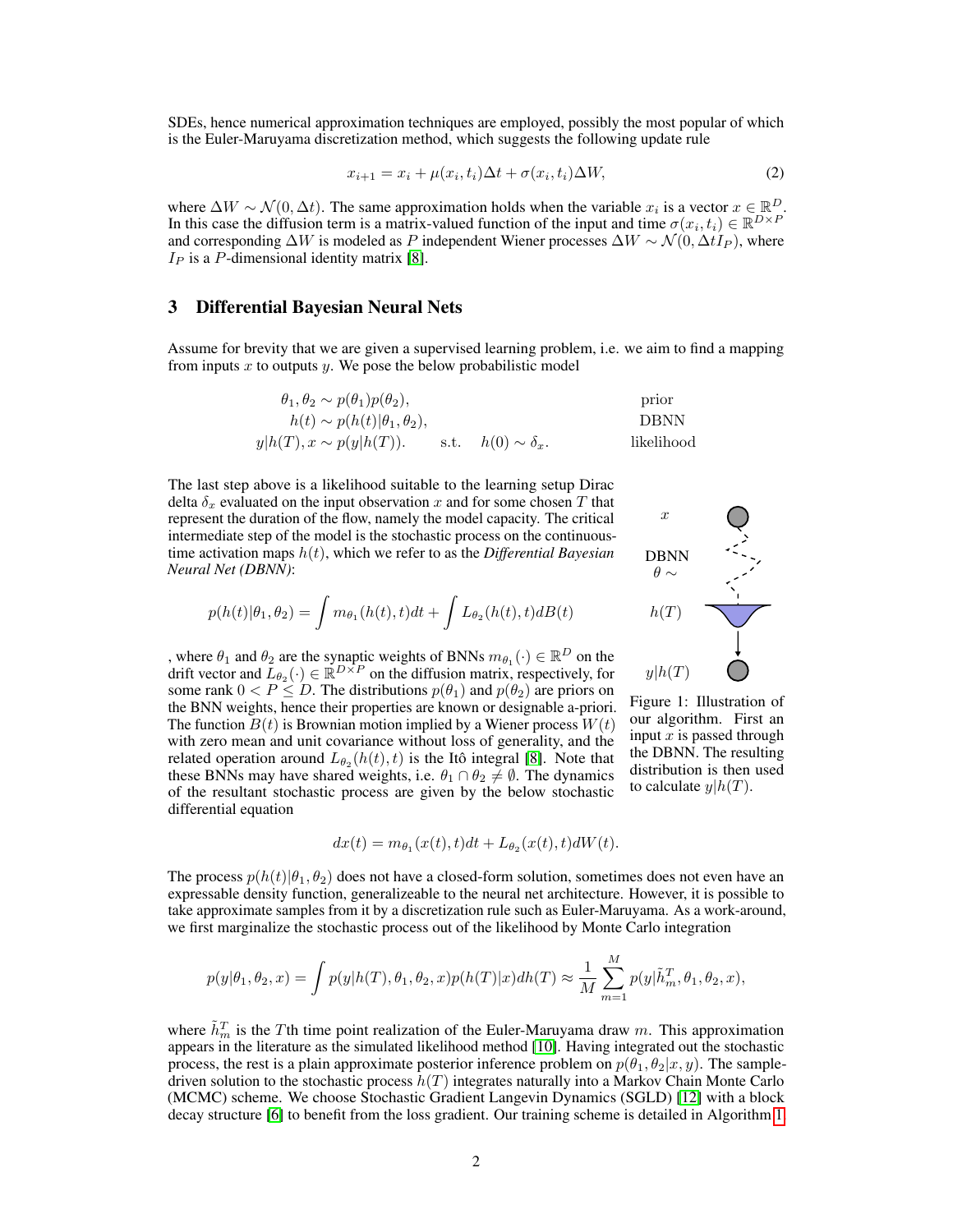#### <span id="page-2-0"></span>Algorithm 1 DBNN Inference

**Inputs:** Initial weights  $\theta^0 := (\theta_1^0, \theta_2^0)$ , Decay rate  $\lambda$ , Flow time T, Minibatch size K, Iteration count I **Outputs:** BNN weights  $\{\theta^i\}_{i=1:I}$ for  $i \leftarrow 1 : I$  do Sample minibatch  ${x_k, y_k}_{k=1:K}$ for  $k \leftarrow 1 : K$  do  $h_{km}^0 = x_k$ for  $m \leftarrow 0 : M$  do  $\textbf{for}\;t\leftarrow 0:T\,\textbf{do}\ \tilde{h}^{t+1}_{km} \leftarrow \tilde{h}^{t}_{km}+m_{\theta_1}(\tilde{h}^{t}_{km},t)\Delta t+L_{\theta_2}(\tilde{h}^{t}_{km},t)\Delta W$ end for end for  $\tilde{p}(y_k|\theta_1^{i-1},\theta_2^{i-1},x_k) \leftarrow \frac{1}{M}\sum_{m=1}^M p(y_k|\tilde{h}_{km}^T,\theta_1^{i-1},\theta_2^{i-1},x_k)$ end for  $\theta^i \leftarrow \theta^{i-1} + \frac{\epsilon}{2} \left[ \nabla \log p(\theta^{i-1}) + \frac{N}{K} \sum_{k=1}^K \nabla \log \tilde{p}(y_k | \theta_1^{i-1}, \theta_2^{i-1}, x_k) \right] + \mathcal{N}(0, \epsilon)$ if i mod  $\lambda = 0$  then  $\epsilon \leftarrow \epsilon/2$ end if end for

### 4 Experiments

We compare our method DBNN against Neural SDE (N-SDE) [\[7\]](#page-3-4), its closest and most-recent relative, which applies a fixed-rate dropout on the neural net of the diffusion matrix and uses RMSE as loss function. Hence, we evaluate how making both drift and diffusion neural nets fully Bayesian and using a modified variant of SGLD for posterior weight inference improves the results.

Time series modeling. In the first experiment one draw of the Vasicek model [\[11\]](#page-3-9) with equally spaced observations is given. We specify the model as  $dx = 0.5(1 - x)dt + 0.25dW$ . It starts from the initial point (0,0), converges to 1, and then oscillates around it. Figure [2a](#page-2-1) plots the results. Our method is capable of modeling the underlying dynamics and reflects the noisy nature of the data. In contrast, the NSDE approach results in excessively smooth predictions and uncalibrated uncertainty scores. Figure [2b](#page-2-2) shows results for non-equally spaced data. Ground truth is the centered sigmoid function, from which 20 noisy observations have been sampled. DBNN is capable of representing the predictive uncertainty and shows increasing uncertainty in the interpolation and extrapolation areas. Although N-SDE learns an accurate predictive mean, its uncertainty scores show little to no correlation to the observed data. In both experiments we observed that N-SDE did not converge for dropout rates  $> 5\%$ . Additionally we found N-SDE to behave sensitive towards the choice of time dependence for drift and diffusion. Our results demonstrate the necessarity to properly account for uncertainty during training, as we do in DBNN, in order to get well calibrated predictive uncertainty.

<span id="page-2-1"></span>



(a) Time series prediction based on noisy and equally spaced observations. Underlying ground truth function is the stochastic Vasicek model.

<span id="page-2-2"></span>(b) Time series prediction based on noisy and randomly distributed observations. Underlying ground truth function is the centered sigmoid function.

Figure 2: Time series prediction results for DBNN and N-SDE with fixed dropout diffusion [\[7\]](#page-3-4).